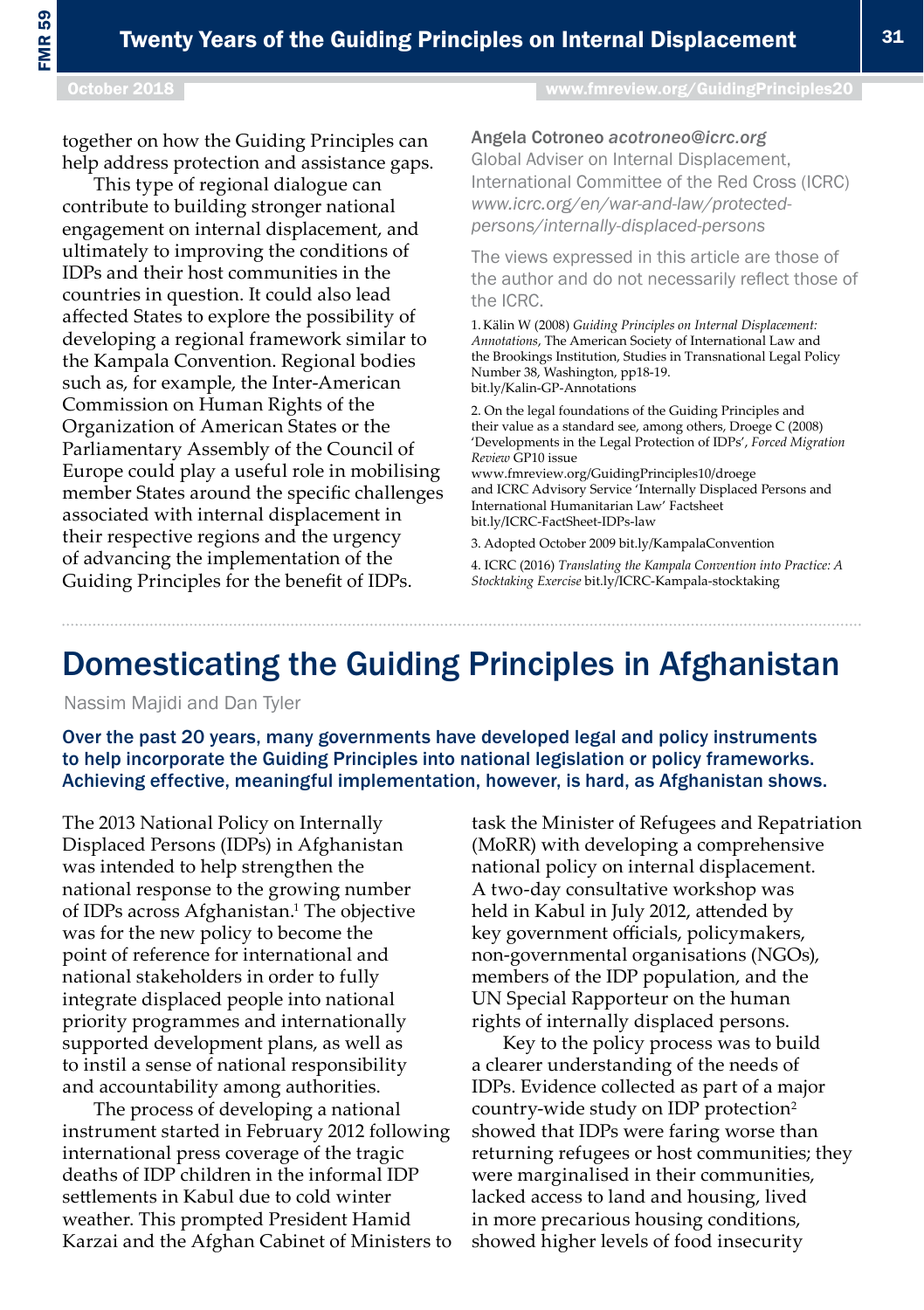[www.fmreview.org/GuidingPrinciples20](http://www.fmreview.org/dayton20
)

plans. The Herat PAP led to the creation of an inter-agency Durable Solutions Initiative with the purpose of facilitating durable solutions and the implementation of the PAPs. The situation in Nangarhar was complicated by the mass of returns from Pakistan from 2015 onwards, which led to a shift in operational focus to assisting returnees (many of whom would, in fact, themselves become secondarily displaced, or 'returnee-IDPs').

#### **Legal and policy challenges**

Afghanistan's IDP policy now runs the risk of being shelved. Much of the practice around IDP response is being taken in new directions – not necessarily aligned with the policy, though also not necessarily in contradiction of it. This includes the registration process and a new national framework.

While the IDP policy called for the establishment of a consolidated information management system, it did not provide for a nationwide system of IDP registration, instead delegating identification and verification of IDPs to the provincial directorates of refugees and repatriation (DoRRs). However, a new 'petition system' has been introduced as the main system for the registration of IDPs and provision of humanitarian assistance. Feedback from users has not been positive.<sup>3</sup> Firstly, it is restricted to government-controlled areas only. Secondly, DoRR offices require IDPs to visit in person to submit a petition, and do not accept beneficiary lists from organisations, thereby precluding access to those unable to travel to register. Thirdly, long-term IDPs and those displaced multiple times are excluded from applying, as applicants are only allowed to make one petition even if their needs persist or they move to a new province. Information is lacking, the cost of the process is prohibitive for many, and access by the most vulnerable groups is impeded.

In April 2018, the humanitarian community began taking welcome steps towards establishing standard operating procedures, under the leadership of the UN Office for the Coordination of Humanitarian Affairs (OCHA), to reduce humanitarian agencies' reliance on the

and tended to have less access to services. Survey after survey reiterated that IDPs wanted local integration – but the authorities' response focused on return.

#### **Failure of implementation**

From the outset, the level of ownership of the policy was diminished somewhat by not having Afghan stakeholders leading the drafting process (the drafting was led by a protection specialist seconded to the UN Refugee Agency (UNHCR) and MoRR). After a series of country-wide consultative workshops, a policy was drafted within six months, adopted in November 2013 and launched in February 2014. Implementation was due to start in September 2014.

Recognising that solutions would be local as well as national, primary responsibility for drafting implementation plans was given to provincial governors, leaving the national-level MoRR in charge of pulling these provincial plans into one national implementation plan. The 'rollout' of the policy was intended to take place in 2015 in four pilot provinces: Nangarhar (east), Herat (west), Balkh (north) and Kabul (central).

Although workshops were held in Nangarhar and Kandahar in 2014, the rollout was mostly nominal. One of the key aspects of the Nangarhar workshop was the commitment of all stakeholders to the need for trainings on the content of the IDP policy, information to be shared with IDP communities on their rights, a greater engagement with civil society, and a monitoring of the policy implementation alongside a transparent process for funds disbursement. Only the first of these commitments – to provide training – was upheld (through initiatives by international NGOs such as Welthungerhilfe and the Norwegian Refugee Council).

It has since become clear that the design of the provincial plans never progressed further than the first two pilot provinces. Nangarhar (in 2014–15) and Herat (in 2016) were the first to develop provincial action plans (PAPs), and they were also two of the provincial governments more willing to consider local integration as part of their IDP response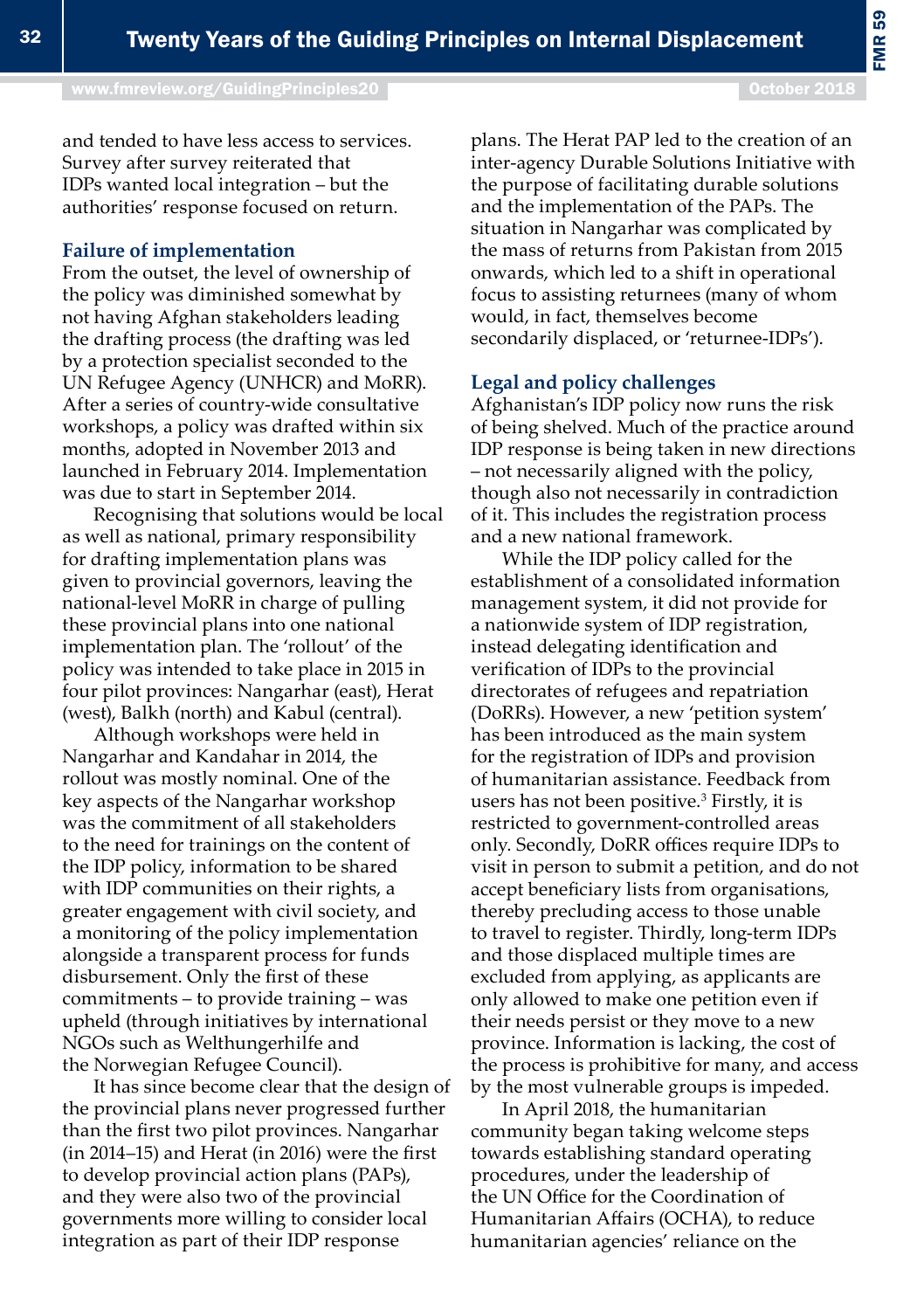

government-led IDP petition system. The role of the international community in establishing an alert system and a simplified coordination approach led by OCHA, however, calls into question the notion of national ownership. A recent workshop at the Afghan National Disaster Management Agency (ANDMA) was derailed due to discussions on the petition system, reflecting tensions within national institutions.

While the National Policy on IDPs called for responsibilities to be split between MoRR and ANDMA, Afghanistan's National Unity Government, which was formed in 2014, replaced these plans with a revised structure for dealing with displacement, and a new policy framework encompassing returnees and IDPs. After the political and constitutional tensions resulting from the establishment of the National Unity Government, however, the IDP policy was no longer considered a matter of national priority. The Displacement and Returnees Executive Committee (DiREC) is the inter-ministerial group responsible for implementing the framework. It has taken important steps to finalise and obtain approval on a new Land Decree (Presidential Decree 305), seen as a vital instrument for supporting reintegration of refugee and IDP returnees. However, Presidential Decree 305 will face obstacles to implementation similar

to those that faced the National IDP Policy. Operationalising the decree could become just as challenging as operationalising the National IDP Policy has proven to be.

Coordination and cooperation between the appropriate ministries, government agencies and provincial actors have been major challenges for the National Policy on IDPs. Numerous international actors, supported by donors, have worked to build awareness and understanding, with trainings and workshops conducted at different levels of government. Yet these efforts have not been accompanied and reinforced by political will. Weak institutions and lack of financial resources and technical capacity have meant that leaders were never found to uphold the responsibilities outlined in the policy.

### **Conclusions and recommendations**

In many respects, the stakeholders involved in bringing Afghanistan's National Policy on IDPs to fruition followed the process exactly as it was intended – building national support, establishing a consultation process to help ensure government ownership, providing technical support to MoRR, sensitising other government agencies, and communicating the policy at sub-national levels. But ultimately no implementation has taken place and, for this reason, Afghanistan helps to illustrate where the challenges lie in giving meaningful